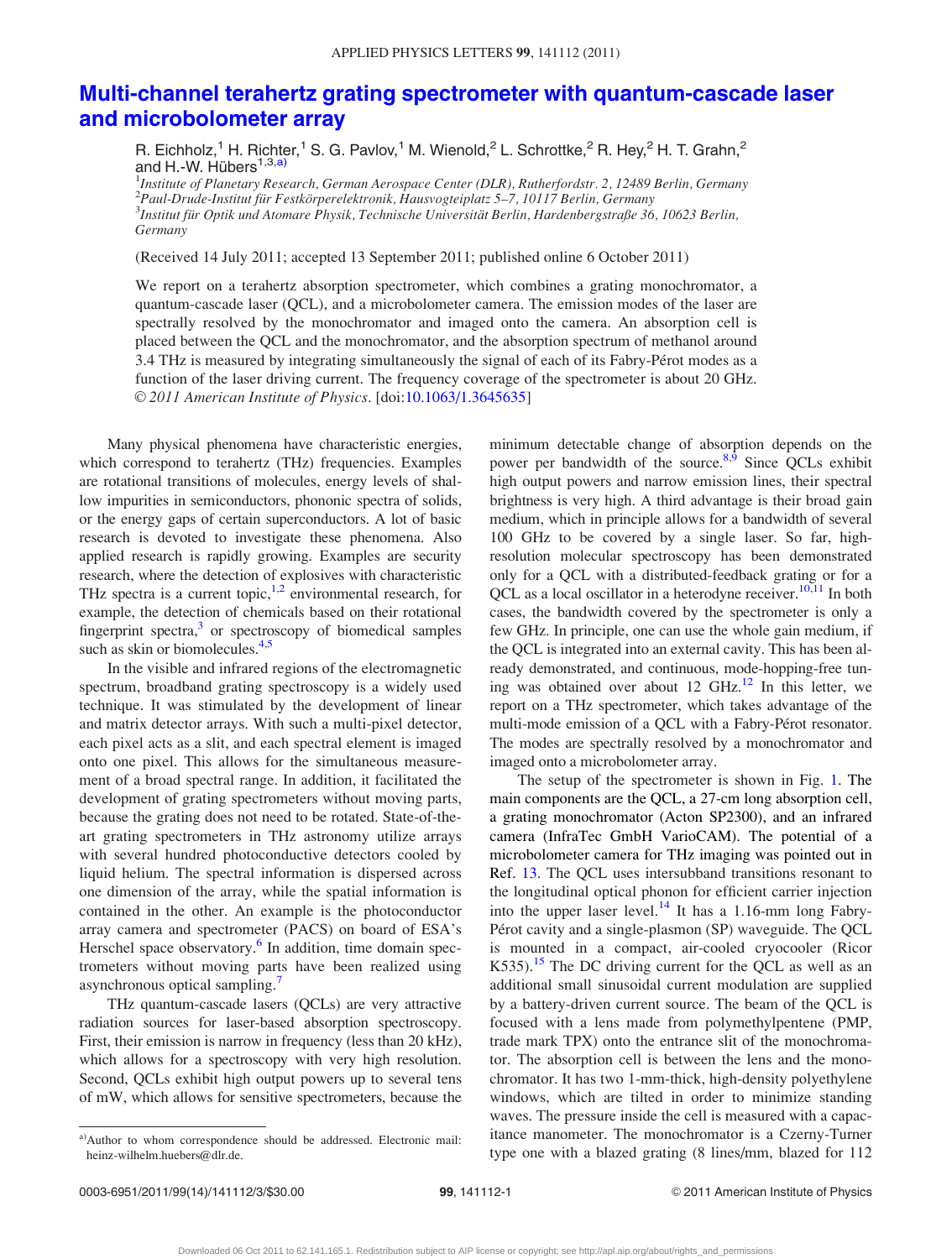<span id="page-1-0"></span>

FIG. 1. (Color online) Experimental set-up of the spectrometer.

 $\mu$ m). The entrance slit of the monochromator is 3 mm wide. The exit slit is completely opened (17 mm width). This allows for the simultaneous imaging of several laser modes without any additional optical element between the monochromator and the camera, which is placed behind the output. In this configuration, the spectral resolution is approximately 10 GHz. The camera is equipped with an objective lens made from germanium and a microbolometer array with  $640 \times 480$  pixels  $(16 \times 12 \text{ mm}^2, \text{pixel pitch } 25 \text{ }\mu\text{m})$ made from amorphous silicon. The array is encapsulated in a vacuum housing with a germanium window. The camera is optimized for mid-infrared wavelengths  $(8-14 \mu m)$ . In order to use it at THz frequencies, the germanium lens in front of the camera was removed. The 50-Hz frame rate of the camera is determined by the data integration time of 8 and 12 ms for subsequent data handling.

The emission spectrum of the QCL measured with the microbolometer array at the exit of the monochromator is shown in Fig. 2 for three different driving currents and temperatures. In total, four longitudinal modes (I–IV) separated by approximately 31 GHz can be detected by the microbolometer array. Frequency calibration was done with a Golay detector and the monochromator operating in its standard mode. The absolute power of each mode and the power distribution between the modes depend on the driving current and the laser temperature. The total power increases and modes with higher frequencies become more intense at higher driving currents. The power of the modes was calibrated with respect to a Golay cell detector. At 450 mA, it is about 0.1 mW, while it amounts to about 0.3 mW at 550 mA and 650 mA for the strongest mode at the exit of the monochromator.

In order to evaluate the spectroscopic capabilities of this set-up, the gas cell was filled with methanol  $(CH_3OH)$  at 1 hPa pressure. At this pressure, the full width at half maximum (FWHM) of the absorption lines is approximately  $25$  MHz.<sup>[10](#page-2-0),[16](#page-2-0)</sup> The power transmitted through the cell was detected with the microbolometer array as a function of the driving current of the QCL. All laser modes are integrated simultaneously by the microbolometer array before readout. The integration time of the lock-in amplifier was 500 ms per current step of 0.65 mA. An AC current with a modulation frequency of 5 Hz (ten times less than the frame rate of the camera) and an amplitude of 1.7 mA was superimposed onto the DC current. A LABVIEW© program with implemented lock-



FIG. 2. (Color online) Emission modes I, II, III, and IV of the QCL imaged with a microbolometer array at the output of the monochromator. The QCL operating conditions are given on the right-hand side. Each image contains  $100 \times 500$  pixels of the full image of the microbolometer array width. The output power of each image is normalized to the maximum value.

in amplifier was used. The signal of each mode was integrated by the software, and the resulting value was detected by the lock-in amplifier for each mode separately and simultaneously. An example of the spectra is shown in Fig. [3.](#page-2-0) In the spectral range of each laser mode, at least two absorption lines of  $CH<sub>3</sub>OH$  $CH<sub>3</sub>OH$  $CH<sub>3</sub>OH$  are present. In Fig. 3, the signal-to-noise ratio (SNR) is given for all absorption lines. The root-meansquare noise is the same in all spectra indicating that it is limited by the microbolometer array. In addition, the SNR depends on the power of the laser mode and the absorption intensity of the transition. In order to estimate the influence of the laser power, one may look at the lines with the best SNR in each mode spectrum. These lines have approximately the same absorption intensity (within a factor of 1.5 (Ref. [17](#page-2-0))). The SNR scales approximately with the power of the laser modes at these frequencies  $(0.1, 0.3, < 0.1,$  and 0.3 mW from mode I to mode IV). In particular, the poor SNR in the spectrum of mode 3 is caused by the rather small available laser power.

The frequency calibration was performed by comparing the detected positions with published data of  $CH<sub>3</sub>OH$  absorption lines measured with a Fourier transform spectrometer  $(FTS).$ <sup>[17](#page-2-0)</sup> The frequency tuning of the four modes as derived from a comparison with the FTS data is shown in Fig. [4.](#page-2-0) It varies between 12 and 31 MHz/mA. Note that the linear fit of the tuning which is used in Fig. [4](#page-2-0) is only a rough estimate, because of the limited number of absorption lines per mode. The observed tuning characteristic is caused by a change of the effective refractive index due to temperature and current changes. It appears that for a higher emission frequency of the QCL the tuning rate becomes larger. This is explained by a different change of the effective refractive index below and above the gain maximum of the QCL.

The measured FWHM of the absorption lines varies between about 30 MHz for the low-frequency lines at 3.363 THz and about 100 MHz for the high-frequency lines at 3.459 THz. At 1 hPa, the linewidths of the rotational transitions of CH<sub>3</sub>OH are dominated by pressure broadening and are approximately 25 MHz. $10,16$  $10,16$  $10,16$  The Doppler broadening of CH3OH at 300 K is 5.5 MHz. Additional instrumental broadening effects are caused by frequency modulation, which is about 20 MHz at 3.363 THz, and the finite steps of the frequency scan of about 8 MHz. At 3.459 THz, these values become about 53 and about 20 MHz, respectively. These